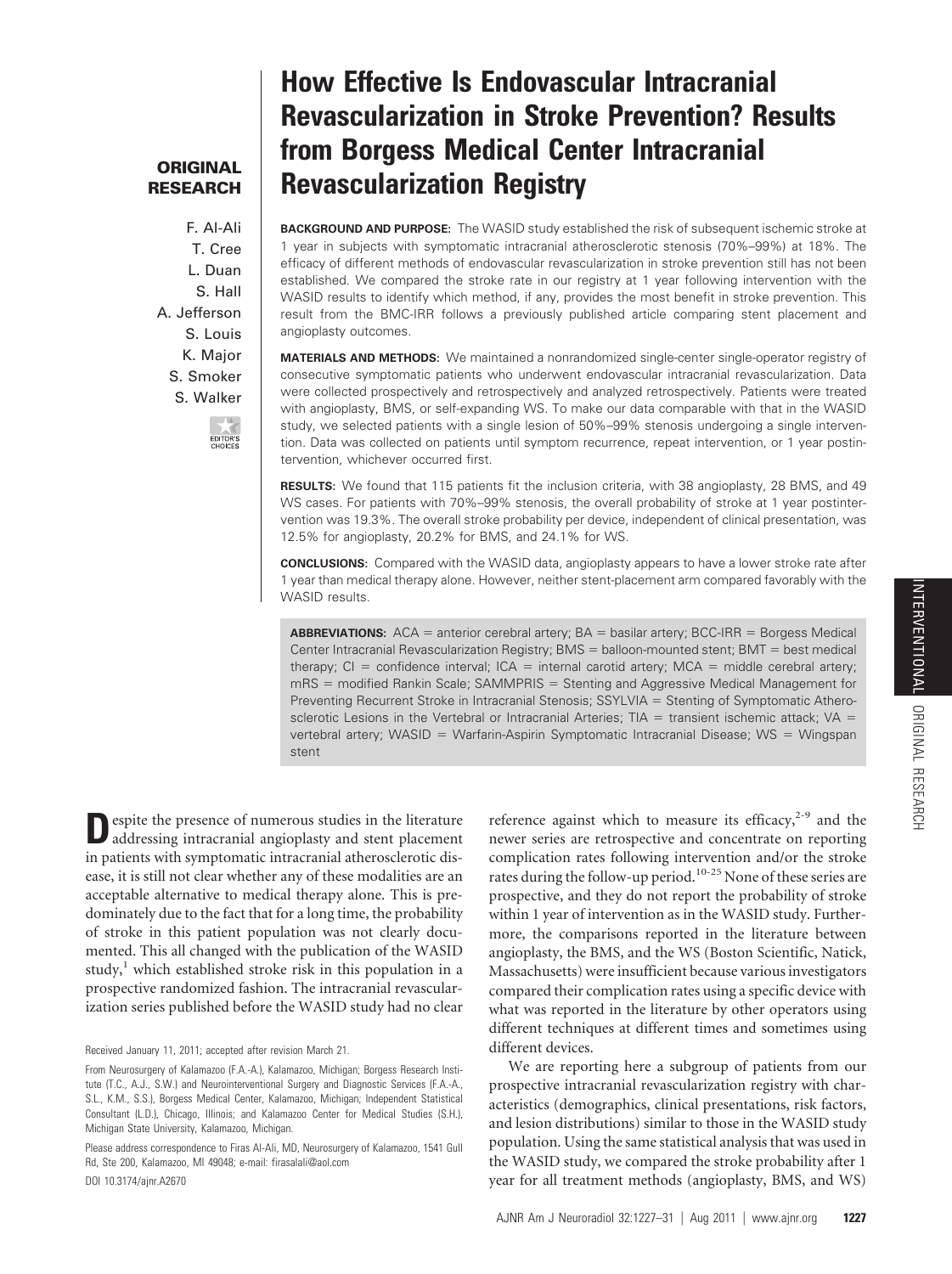with their reported stroke probability. We hope that this direct comparison of the 3 available devices will shed further light on the merit in stroke prevention of each device compared with medical therapy alone.

### **Materials and Methods**

#### *Study Design and Subject Eligibility*

The study design was presented in detail in a prior publication.<sup>26</sup> The BMC-IRR was designed as a nonrandomized single-center single-operator data base of consecutive symptomatic patients with intracranial arterial stenosis who underwent endovascular revascularization. The registry protocol was approved by the local institutional review board, and all subjects gave consent for the intracranial revascularization procedure. The Borgess Research Institute received approval of the institutional review board to waive informed consent for data collection and analysis. Data were entered prospectively and retrospectively in a secure outcome data base (MD Analyze, Medtech Global, www.medtechglobal.com) and were analyzed retrospectively. Subjects were included in the registry if they were  $\geq$ 40 years of age and presented with TIA or stroke that was attributable to angiographically verified  $\geq$ 50% arterial stenosis. Exclusion criteria were contraindication to aspirin or clopidogrel bisulfate (Plavix). The protocol called for a follow-up catheter angiography at 3 months (6 months for drug-eluting stent) and an office visit at 1 year; mRS was repeated each time.

To make the comparison with the WASID study results, we selected patients from our registry with a single lesion of 50%–99% stenosis undergoing a single intervention. Patients were removed from data collection when a stroke occurred, when a second intervention was performed for any reason (recurrent symptoms and/or significant restenosis), or when the 1-year mark was passed. All ischemic strokes occurring during the observation period (periprocedural up to 1 year postintervention) were included in our analysis. If angioplasty alone failed to dilate the vessel to  $\leq$ 50% stenosis, the intervention was counted as a technical failure but the intervention was included in the results. Angioplasty was followed by stent placement when large flow-limiting dissection occurred. For the purpose of this article, if complications occurred during that intervention, the case was counted in the angioplasty arm (analysis of complications based on intention to treat).

#### *Major versus Minor Stroke*

Strokes occurring during the first year following the intervention were classified as major or minor on the basis of the change in mRS score; a change of  $\leq$ 1 classified the stroke as minor, while changes of  $\geq$ 2 indicated a major stroke.

# *Vessel Groups*

In our statistical analysis, we grouped the intracranial vessels with perforators (MCA and BA) separately from the vessels without perforators (VA and the ICA).

# *Statistical Analysis*

For the purpose of the analysis and due to the relatively small sample size, we grouped all stent-placement cases together and compared them directly with the angioplasty arm. We performed a stroke probability analysis at 30 days and again at 1 year.

For our comparison with the WASID to be more statistically sound, we chose an  $\alpha$  value of .05, knowing that we would lose differ-

| Table 1: Patient demographics and medical history |                                          |                                          |                                             |
|---------------------------------------------------|------------------------------------------|------------------------------------------|---------------------------------------------|
|                                                   | No. of<br>Patients with<br>Data $(\%)^a$ | Stroke in<br>Territory (%)<br>$(n = 20)$ | No Stroke in<br>Territory (%)<br>$(n = 95)$ |
| Age (yr)                                          | 115                                      | $64.05 \pm 11.8$                         | $66.1 \pm 12.9$                             |
| Sex                                               |                                          |                                          |                                             |
| Male                                              | 68 (59)                                  | 8(12)                                    | 60(88)                                      |
| Female                                            | 47 (41)                                  | 12 (26)                                  | 35(74)                                      |
| <b>Diabetes</b>                                   |                                          |                                          |                                             |
| No                                                | 60(57)                                   | 9(15)                                    | 51(85)                                      |
| Yes                                               | 46 (43)                                  | 8(17)                                    | 38 (83)                                     |
| Hypertension                                      |                                          |                                          |                                             |
| N <sub>0</sub>                                    | 13(12)                                   | 1(8)                                     | 12 (92)                                     |
| Yes                                               | 96 (88)                                  | 19 (20)                                  | 77 (80)                                     |
| Hyperlipidemia                                    |                                          |                                          |                                             |
| No                                                | 31(28)                                   | 7(23)                                    | 24(77)                                      |
| Yes                                               | 78 (72)                                  | 12 (15)                                  | 66 (85)                                     |
| Ischemic stroke                                   |                                          |                                          |                                             |
| No                                                | 49 (57)                                  | 9(18)                                    | 40 (82)                                     |
| Yes                                               | 37(43)                                   | 5(14)                                    | 32 (86)                                     |
| Heart disease                                     |                                          |                                          |                                             |
| No                                                | 72 (69)                                  | 15(21)                                   | 57 (79)                                     |
| Yes                                               | 32 (31)                                  | 4(13)                                    | 28 (88)                                     |
| Smoking                                           |                                          |                                          |                                             |
| N <sub>0</sub>                                    | 41 (63)                                  | 6(15)                                    | 35(85)                                      |
| Yes                                               | 24 (37)                                  | 4(17)                                    | 20 (83)                                     |

<sup>a</sup> Data are not available for all patients.

ences that may have been found at the .10 level. We also ceased collecting data on our patients at 1 year or if they had  $>$ 1 lesion or  $>$ 1 intervention, to stay consistent with the WASID analysis. The WASID analysis did involve a *z* score analysis, whereas we used a  $\chi^2$  analysis because our software program was SAS (SAS Institute, Cary, North Carolina). According to our statisticians, the results provide minimal difference in interpretation and little-to-no difference in determining significance.

The statistical methods used in our analysis were the Cox proportional hazards modeling, the Pearson  $\chi^2$  test, the Cochran-Mantel-Haenszel test with odds ratios, the Kaplan-Meier method, and descriptive statistics.

#### **Results**

Of the 140 consecutive subjects who underwent intracranial endovascular revascularization between April 2002 and January 2009, 115 subjects fit the criteria of a single lesion (50%– 99% stenosis) undergoing a single intervention. The subject demographics, medical history, clinical presentation, lesion characteristics, and intervention type are described in Tables 1 and 2. One of the lesions in the angioplasty arm was in the ACA, and we excluded this case from the analysis because it was the only lesion in the ACA.

Twenty-four subjects had a complication within the first 30 days, 17 due to stroke and 7 for other reasons (2 required a second intervention, 3 were lost to follow-up, and 2 died). Three more strokes occurred after the first 30 days (day 78, day 174, and day 230). The total number of strokes encountered within the first year was 20 (17.4%). Most of these strokes (85%) occurred within the first 30 days, and 40% were major, while 60% were minor.

At 30 days, angioplasty was significantly safer than stent placement ( $P = .031$ ) and smooth lesions were safer than irregular lesions ( $P = .049$ ). Female sex and the number of days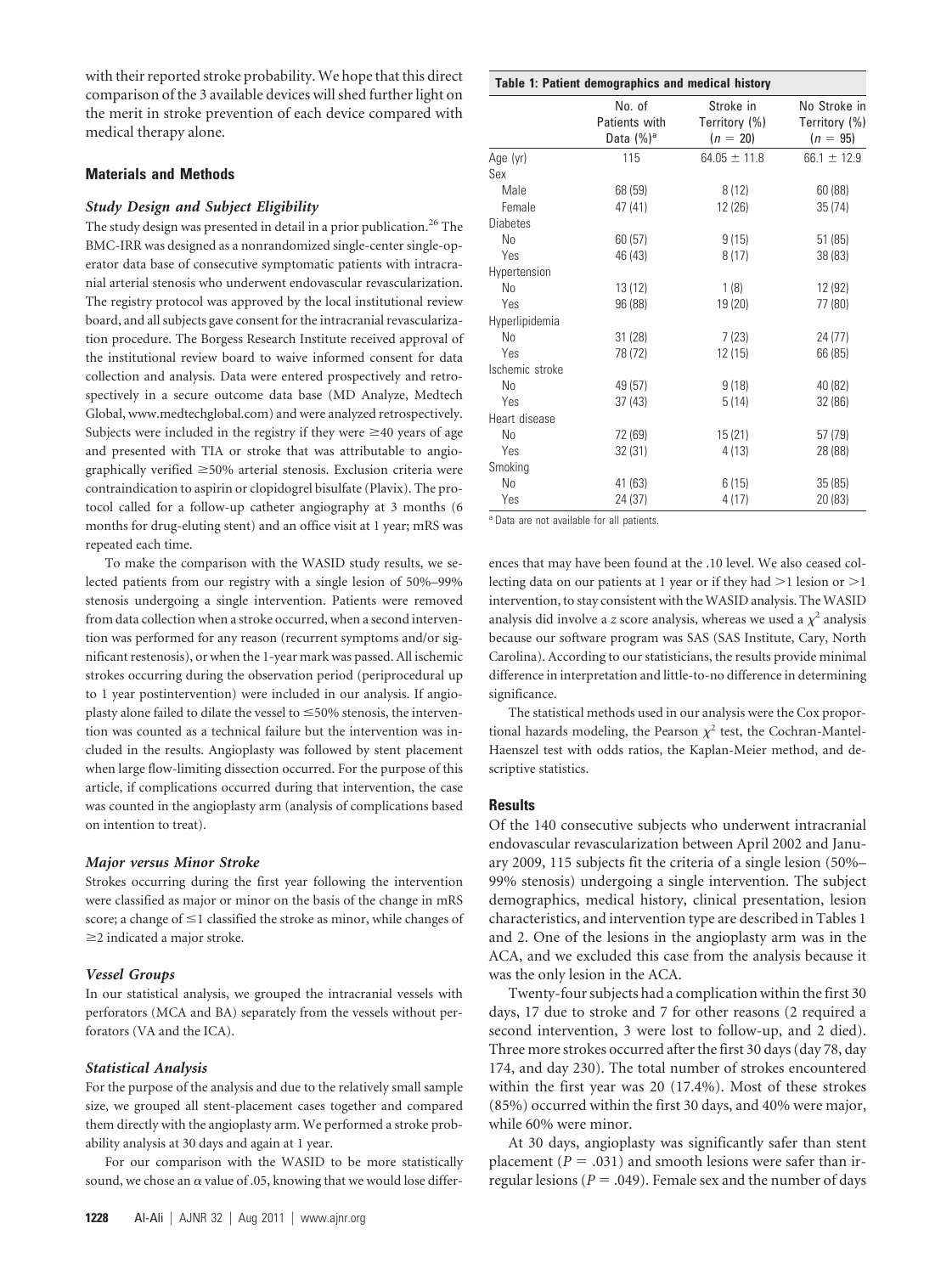|                        | Table 2: Patient presentation, intervention, and lesion |  |  |
|------------------------|---------------------------------------------------------|--|--|
| <b>characteristics</b> |                                                         |  |  |

|                                          | No. of<br>Patients with<br>Data (%) <sup>a</sup> | Stroke in<br>Territory (%)<br>$(n = 20)$ | No Stroke in<br>Territory (%)<br>$(n = 95)$ |
|------------------------------------------|--------------------------------------------------|------------------------------------------|---------------------------------------------|
| Days from last symptom                   | 115                                              | $32.8 \pm 34.3$                          | $66.2 \pm 124.2$                            |
| to treatment                             |                                                  |                                          |                                             |
| Treatment                                |                                                  |                                          |                                             |
| Angioplasty                              | 38(33)                                           | 4(11)                                    | 34 (89)                                     |
| <b>BMS</b>                               | 28 (24)                                          | 5(18)                                    | 23 (82)                                     |
| <b>WS</b>                                | 49 (43)                                          | 11(22)                                   | 38 (78)                                     |
| Presenting mRS at                        | 115 (100)                                        | $1.8 \pm 1.3$                            | $1.4 \pm 1.1$                               |
| time of intervention                     |                                                  |                                          |                                             |
| % Stenosis before primary<br>procedure   |                                                  |                                          |                                             |
| <70%                                     | 7(6)                                             | 1(14)                                    | 6(86)                                       |
| $\geq 70\%$                              | 107 (94)                                         | 19 (18)                                  | 88 (82)                                     |
| Qualifying event                         |                                                  |                                          |                                             |
| TIA                                      | 39 (34)                                          | 8(21)                                    | 31(79)                                      |
| Minor stroke                             | 28 (25)                                          | 7(25)                                    | 21(75)                                      |
| Major stroke                             | 46 (41)                                          | 5(11)                                    | 41 (89)                                     |
| Lesion location                          |                                                  |                                          |                                             |
| ICA/VA                                   | 46 (40)                                          | 6(13)                                    | 40 (87)                                     |
| MCA/BA                                   | 68 (60)                                          | 14(21)                                   | 54 (79)                                     |
| Lesion morphology                        |                                                  |                                          |                                             |
| Smooth                                   | 80 (72)                                          | 12(15)                                   | 68 (85)                                     |
| Irregular                                | 31(28)                                           | 8(26)                                    | 23(74)                                      |
| Concentric                               | 58 (52)                                          | 9(16)                                    | 49 (84)                                     |
| Eccentric                                | 53 (48)                                          | 11(21)                                   | 42 (79)                                     |
| Ulceration                               | 17(15)                                           | 4(24)                                    | 13(76)                                      |
| No ulceration                            | 94 (85)                                          | 16(17)                                   | 78 (83)                                     |
| Lesion length                            |                                                  |                                          |                                             |
| Short $(<5$ mm)                          | 44 (40)                                          | 5(11)                                    | 39 (89)                                     |
| Moderate (5-10 mm)                       | 17(15)                                           | 5(29)                                    | 12 (71)                                     |
| Long $(>10$ mm)                          | 50(45)                                           | 10(20)                                   | 40 (80)                                     |
| Activated clotting                       | 85 (74)                                          | $216.2 \pm 32.5$                         | $217.0 \pm 24.9$                            |
| time at stent<br>deployment              |                                                  |                                          |                                             |
| Time from 1st visit<br>until event (day) | 115 (100)                                        | $25.9 \pm 63.3$                          | $269.5 \pm 133.2$                           |

<sup>a</sup> Data are not available for all patients.

from presentation to intervention were only marginally associated with greater risk but were not statistically significant  $(P = .062$  and  $P = .066$ , respectively). On the basis of the analysis at 1 year, angioplasty was marginally safer than stent placement ( $P = .052$ ). The remaining variables were not significant predictors of unfavorable outcome (Table 3).

The overall estimated stroke probability at 1 year in our subject population, independent of clinical presentation, degree of stenosis, and type of intervention, was 19%.

However, when we stratified subjects by clinical presentation (TIA versus stroke), subjects who presented with only TIA fared better with 12% probability of stroke a year after the intervention compared with 26% for subjects who presented with stroke (Table 4). This trend became even more apparent when we further stratified the stroke at presentation as minor versus major, with 21% and 32% chances of stroke, respectively (Table 5). Because 94% of our patients had  $\geq$ 70% stenosis, we think that our data are not suited to assess the significance of increases in the degree of stenosis when calculating stroke probability.

When we compared the probability of stroke at 1 year postintervention, based on the device used, angioplasty had the lowest probability (12.5%) compared with either stent, with 19% for the BMS and 24% for the WS, despite not being statistically significant (Table 6).

To test whether the relative safety of angioplasty, compared with stent placement, was due to the vessel selected for treatment, we examined the outcomes in terms of the device used and the vessel group involved in the treatment; the data showed that angioplasty is still safer than stent placement, regardless of the vessel involved (Table 7). Furthermore, the WS group and the angioplasty group had very similar lesion distributions, with the exception of the BA in the WS arm (Table 8).

## **Discussion**

TheWASID study established several points: The risk of stroke is highest during the first year after presentation, and risk for stroke increases with increasing vascular stenosis and severity of clinical presentation.<sup>1</sup> This is in agreement with our findings because subjects who presented with TIA had better outcomes than subjects presenting with stroke, and most of our patients (94%) had significant ( $\geq$ 70%) stenosis at presentation. Overall stroke risk in the WASID study was 11% at the end of the first year, but when stroke risk was stratified by the degree of vascular stenosis and clinical presentation, the risk of stroke in the same timeframe varied significantly. In patients presenting with stroke and  $\geq$ 70% stenosis, the probability of stroke recurrence at 1 year was 23%. If a patient presented with TIA and the lesion stenosis was 50%–69%, the probability of stroke recurrence dropped to 3% (Table 4).<sup>27</sup> The probability of stroke for all symptomatic (TIA or stroke) patients with vascular stenosis of  $\geq$ 70% was almost 18% at the end of the first year.<sup>25</sup> This identified a specific group of patients with high stroke-recurrence risk. The SAMMPRIS study was subsequently launched to assess the efficacy of intracranial stent placement for stroke prevention in symptomatic patients with  $\geq$ 70% vascular stenosis by using the WS system plus BMT in comparison with BMT alone.

We believe that the comparison between our registry and the WASID data is valid. Our data were collected prospectively and retrospectively, and our subjects have demographics similar to those in the WASID subject population. Furthermore, our clinical presentation and lesion distribution were almost identical to that of the WASID population (Table 9). We also used the same statistical analysis performed in WASID to allow us to compare our stroke probability.<sup>1</sup>

As with the WASID study, our results demonstrate that presenting symptoms have a significant impact on the probability of subsequent stroke. This appears to be true not only when we compare TIA with stroke (Table 4) but also when we compare minor-versus-major stroke as presenting symptoms (Table 5).

Our overall point estimate of the 1-year rate of stroke at 19% is very close to the 18% estimated stroke risk in patients in WASID,<sup>1</sup> and both are very close to the SSYLVIA<sup>28</sup> estimated stroke risk at 1 year. These findings call into question the merit of intracranial revascularization in stroke prevention.

However, on closer examination, different devices used had different point estimates of stroke rate at 1 year. The estimated risk of stroke in the angioplasty arm was the lowest at 12.5% at 1 year. The WS group had the highest, at 24.1% at 1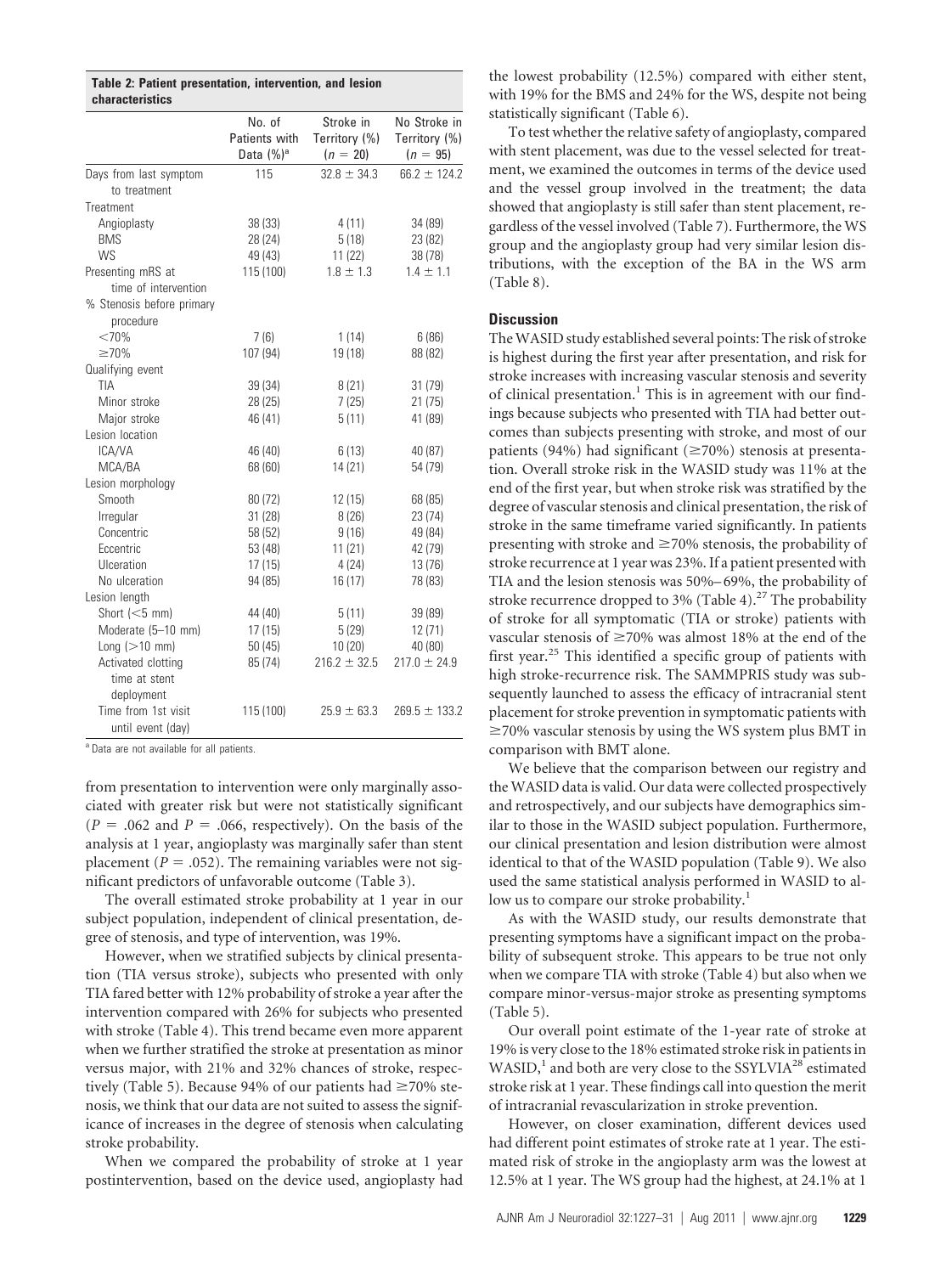#### **Table 3: Probability of stroke based on symptom recurrence or repeat intervention at 30 days and 1 year**

|                                                                | 30 Davs                |                         | 1 Year                 |                         |
|----------------------------------------------------------------|------------------------|-------------------------|------------------------|-------------------------|
|                                                                | Significant P<br>Value | 95% Hazard<br>Ratio CIs | Significant P<br>Value | 95% Hazard<br>Ratio CIs |
| Stenting vs angioplasty                                        | .031                   | $0.010 - 0.799$         | .052                   | $0.041 - 1.016$         |
| Female vs male                                                 | .062                   | 0.940-12.280            | .133                   | $0.776 - 6.838$         |
| Minimal vs maximum no. of days from symptom onset to treatment | .066                   | $0.399 - 1.030$         | .218                   | $0.527 - 1.157$         |
| Smooth vs irregular lesion                                     | .049                   | $0.085 - 0.995$         | .074                   | $0.128 - 1.099$         |
| Concentric vs eccentric lesions                                | .121                   | $0.121 - 1.278$         | .287                   | $0.200 - 1.611$         |
| Medium/long vs short lesions                                   | .145                   | 0.709-10.442            | .193                   | $0.680 - 6.756$         |

#### **Table 4: Probability of stroke in the territory based on presenting severity of stenosis and qualifying event<sup>a</sup>**

|                         | Stenosis 50%-99%    | Stenosis 50%-69%    |                     |                     | Stenosis 70%–99%    |  |
|-------------------------|---------------------|---------------------|---------------------|---------------------|---------------------|--|
| <b>Qualifying Event</b> | BMC-IRR             | BMC-IRR             | WASID               | BMC-IRR             | WASID               |  |
| TIA (1 yr)              | $0.11(0.05 - 0.25)$ |                     | $0.03(0.01 - 0.06)$ | $0.12(0.05 - 0.26)$ | $0.14(0.06 - 0.22)$ |  |
| Stroke (1 yr)           | $0.25(0.16 - 0.38)$ | $0.20(0.03 - 0.80)$ | $0.08(0.04 - 0.12)$ | $0.26(0.16 - 0.40)$ | $0.23(0.15 - 0.30)$ |  |

<sup>a</sup> Data are presented as mean probability (95% CI).

**Table 5: Probability of stroke in the territory based on presenting severity of stenosis and qualifying event: TIA, minor stroke, or** major stroke<sup>a</sup>

|              | Stenosis 50%-69% | Stenosis 70%-99%       |
|--------------|------------------|------------------------|
| TIA          |                  |                        |
| 1 vear       |                  | $0.116(0.050 - 0.256)$ |
| Minor stroke |                  |                        |
| 1 year       | 1.000            | $0.212(0.106 - 0.400)$ |
| Major stroke |                  |                        |
| vear         |                  | $0.322(0.166 - 0.566)$ |
|              |                  |                        |

<sup>a</sup> Data are presented as mean probability (95% CI).

#### **Table 6: Probability of stroke within 1 year in the territory based on** intervention type<sup>a</sup>

|                            | Stenosis 50%-99%       | Stenosis 70%-99%       |
|----------------------------|------------------------|------------------------|
| All interventions: BMC-IRR | $0.193(0.128 - 0.285)$ | $0.193(0.127 - 0.288)$ |
| Angioplasty                | $0.125(0.048 - 0.301)$ | $0.125(0.048 - 0.301)$ |
| <b>BMS</b>                 | $0.194(0.085 - 0.409)$ | $0.202(0.089 - 0.424)$ |
| <b>WS</b>                  | $0.241(0.140 - 0.395)$ | $0.241(0.137 - 0.404)$ |
|                            |                        |                        |

<sup>a</sup> Data are presented as mean probability (95% CI).

**Table 7: Probability of stroke within 1 year in the territory based on location and intervention type for 50%–99% stenosisa**

|             | Nonperforator Vessels<br>(ICAVA) | <b>Perforator Vessels</b><br>(BA/MCA) |
|-------------|----------------------------------|---------------------------------------|
| Angioplasty | $0.091(0.013 - 0.492)$           | $0.144(0.049 - 0.386)$                |
| <b>BMS</b>  | $0.134(0.034 - 0.448)$           | $0.333(0.122 - 0.718)$                |
| <b>WS</b>   | $0.226(0.079 - 0.551)$           | $0.246(0.130 - 0.434)$                |

<sup>a</sup> Data are presented as mean probability (95% CI).

year, while the BMS fell in between at 19.4% at 1 year. Angioplasty held its advantage over either stent in all vessels studied.

The estimated stroke probability in the angioplasty arm is lower than the estimated risk of stroke in WASID, and if these results were confirmed by another operator, it would show that angioplasty is a good adjunct to medical therapy in stroke prevention in the specific subgroup of patients that we studied here (symptomatic subjects with  $\geq$ 70% arterial stenosis).

Our estimated stroke risk following intervention by using the BMS is 19.1% and is very close to the estimation reported by SSYLVIA (which also included the BMS), and this similarity adds validity to our findings. This is very close to the esti-

| Intervention             | Lesion Location | Count | Proportion (%) |
|--------------------------|-----------------|-------|----------------|
| Angioplasty ( $n = 37$ ) | <b>MCA</b>      | 23    | 62.2           |
|                          | <b>ICA</b>      |       | 18.9           |
|                          | ВA              | 3     | 8.1            |
|                          | VA              | 4     | 10.8           |
| BMS $(n = 29)$           | <b>MCA</b>      | Ŋ     | 0.0            |
|                          | ICA             | 9     | 31.0           |
|                          | BA              | 9     | 31.0           |
|                          | VA              | 11    | 37.9           |
| $WS (n = 49)$            | <b>MCA</b>      | 24    | 50.0           |
|                          | ICA             | 10    | 20.8           |
|                          | ВA              | 10    | 20.8           |
|                          | VA              | 4     | 8.3            |

|                 | Table 9: Comparison of lesion distribution: BMC-IRR versus WASID |       |
|-----------------|------------------------------------------------------------------|-------|
| Lesion Location | BMC-IRR                                                          | WASID |
| <b>MCA</b>      | 41 2                                                             | 325   |
| ICA             | 22 B                                                             | 216   |
| BA              | 19.3                                                             | 194   |
| VA              | 167                                                              | 20.3  |

mated stroke rate in WASID at 1 year (18%) and makes it hard to justify the BMS as an acceptable measure of stroke prevention in these patients. The WS with its 24.1% estimated risk of stroke at the end of the first year does not represent an acceptable alternative either.

The difference in the probability of stroke among the 3 arms is intriguing to us, especially the difference between the angioplasty and WS arms. This could be due to the fact that in angioplasty, there is no metal (stent) left behind with the possibility of a poor apposition to the vascular wall, or it could be because extra pressure is exerted on the arterial wall when deploying or delivering a stent. Another possible explanation is that there were more BAs in the WS arm than in the angioplasty arm, but this cause is less likely because only 2 of the 12 complications in the WS arm occurred in the BA, and these could not explain the different stroke rates.

We realize that this study has certain limitations. It is a not a randomized study between medical treatment and intervention; hence, the comparison between our results and the WASID results is limited at best, and a direct comparison be